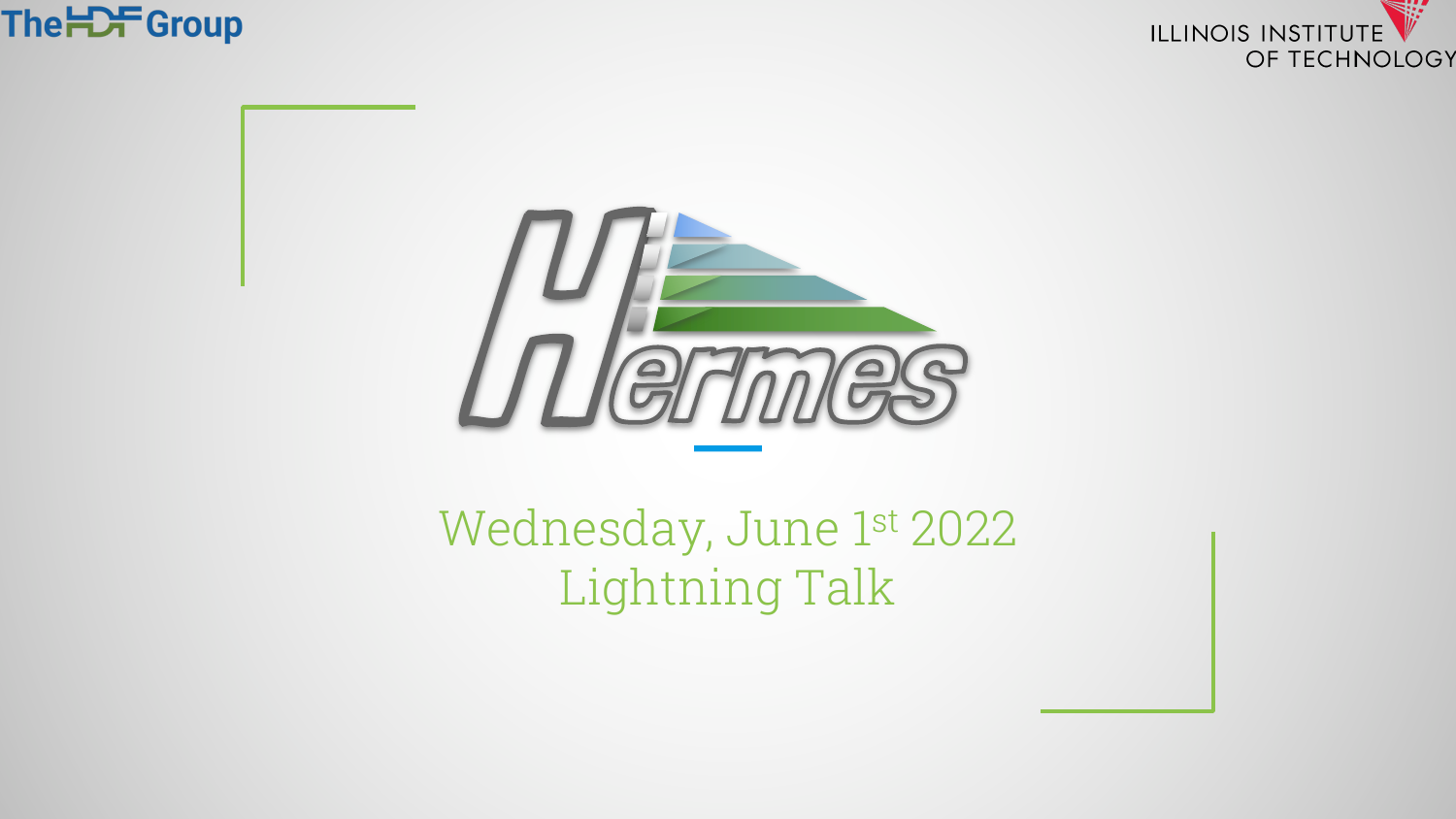

- A motivating example
- Hermes overview
- Roadmap



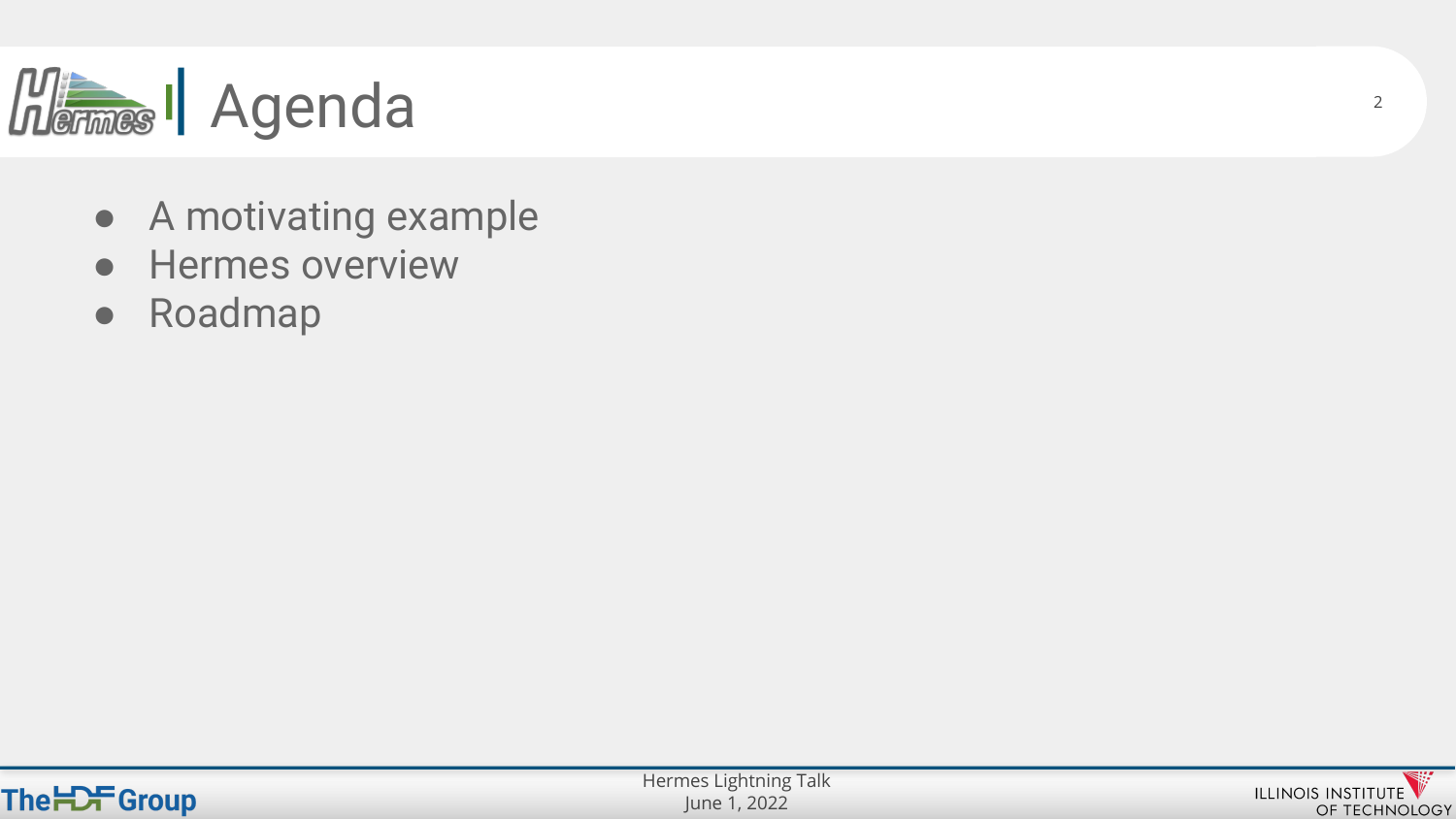

- Write once workload
	- Compute phase
	- Slow I/O phase



3

OF TECHNOLOGY



June 1, 2022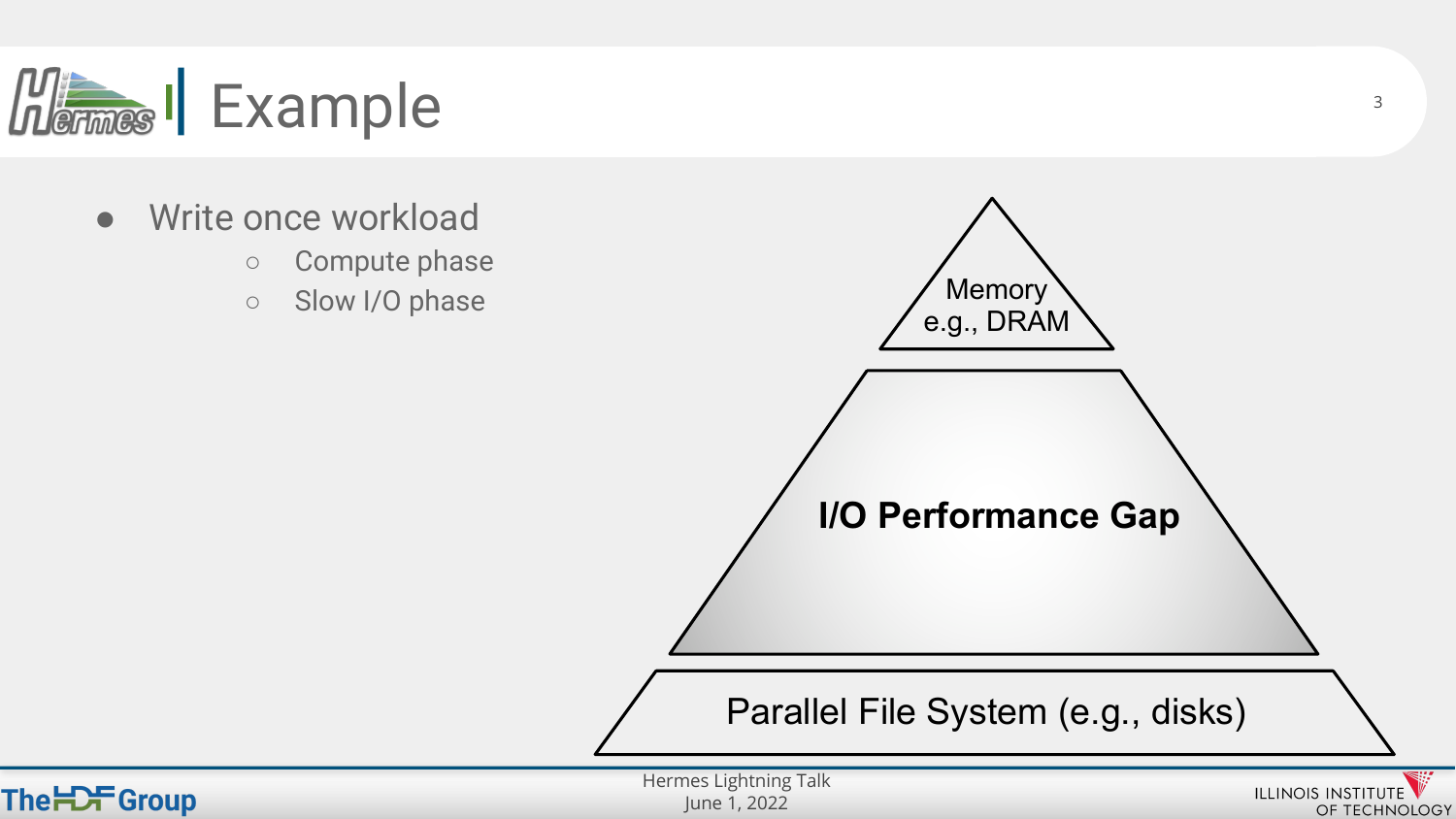

- Ideal solution: write to fast media and async flush to PFS
- Must rewrite app
	- Have to update it every time new hardware is added.
- The presence of multiple tiers of storage should be transparent to applications.



 $\Delta$ 

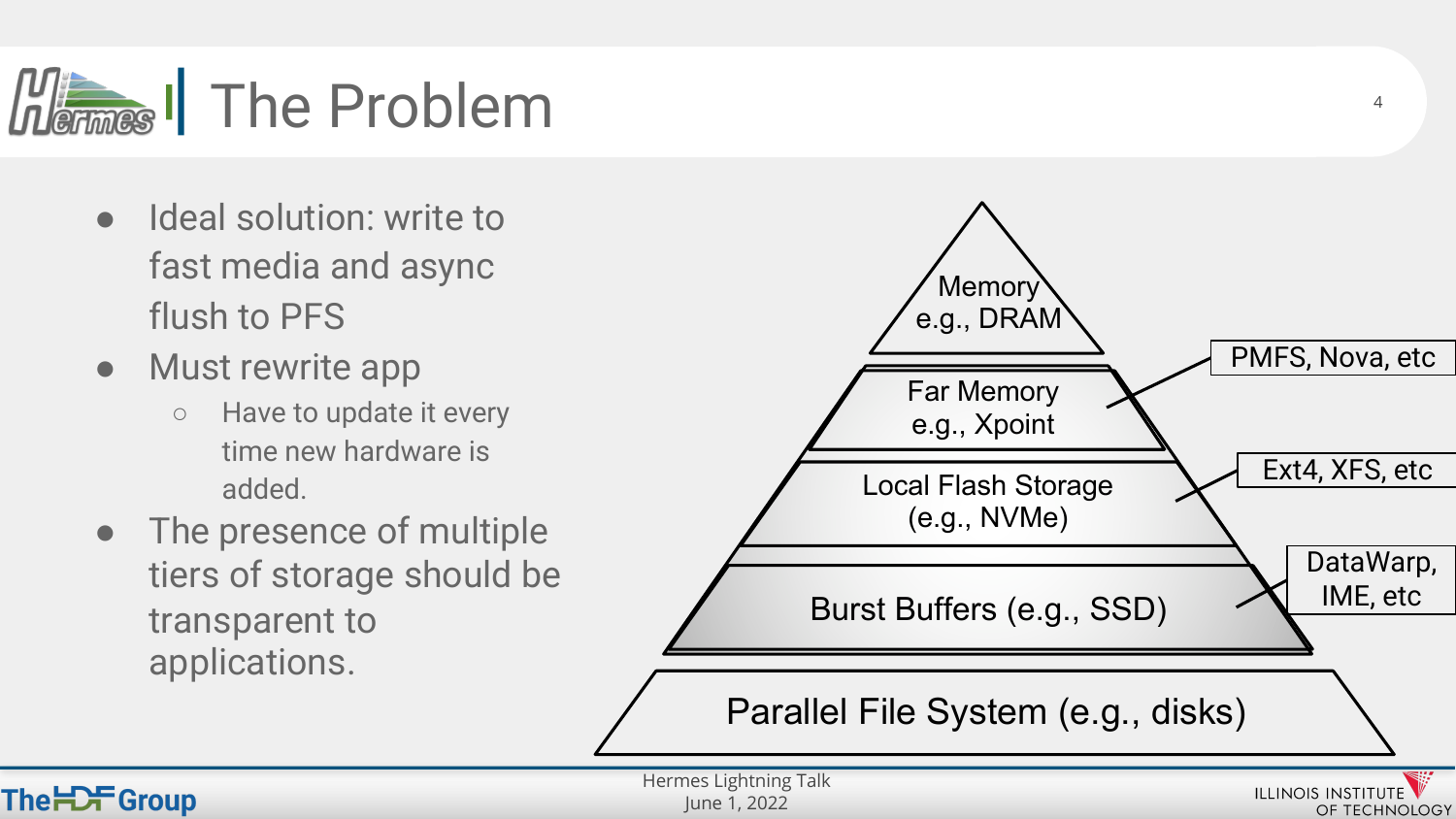

- Two steps to run an existing app with Hermes
	- LD\_PRELOAD a Hermes "adapter" library
	- Write a Hermes configuration file
- Set HERMES\_WRITE\_ONLY=1
	- Async I/O
- When new hardware is added, update the configuration file.





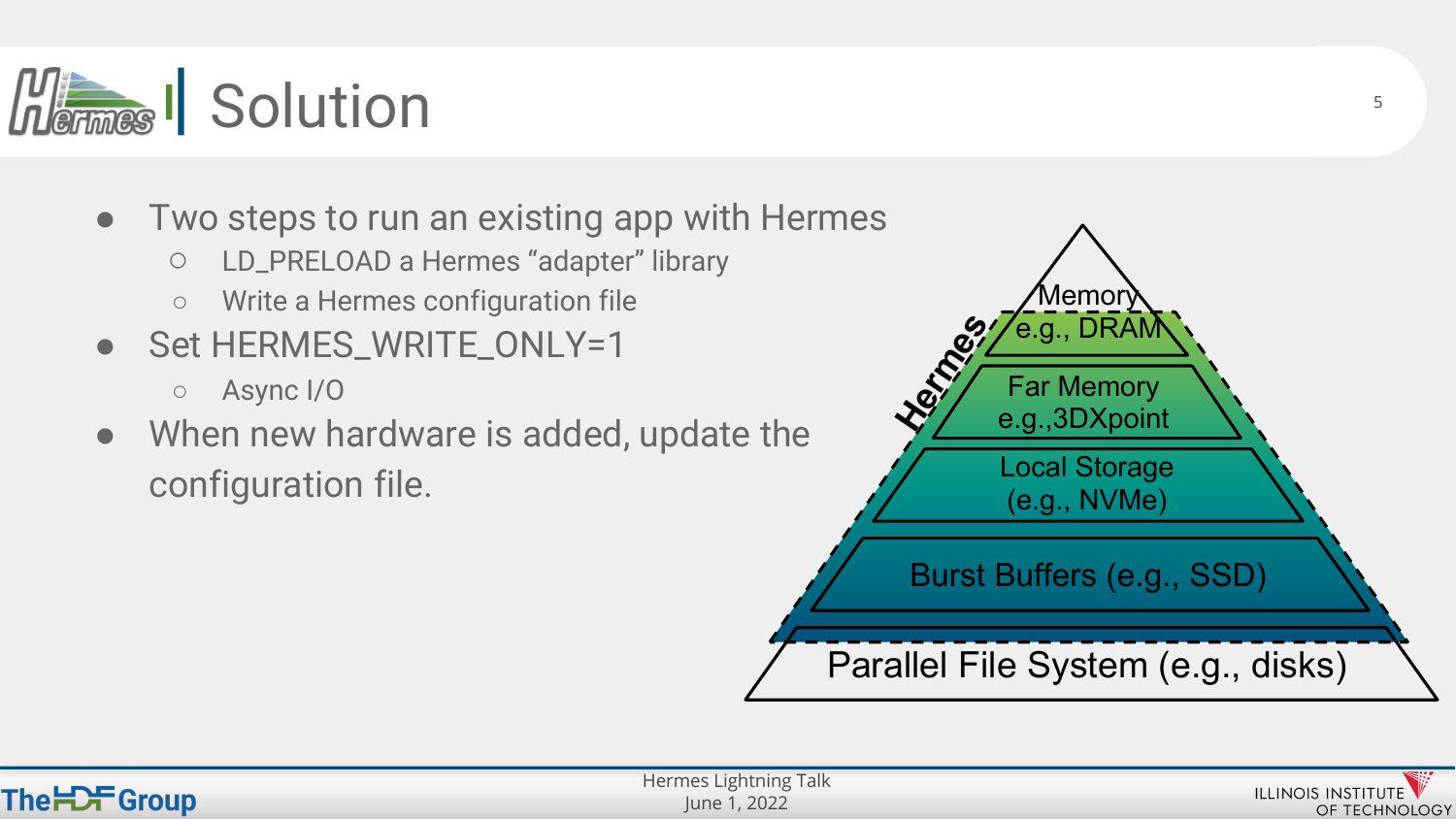

- Hermes Adapters
	- STDIO
	- POSIX

TheHC<del>F</del> Group

- MPI-IO (MPICH only)
- Hermes HDF5 VFD
- Hermes HDF5 VOL (coming soon)





6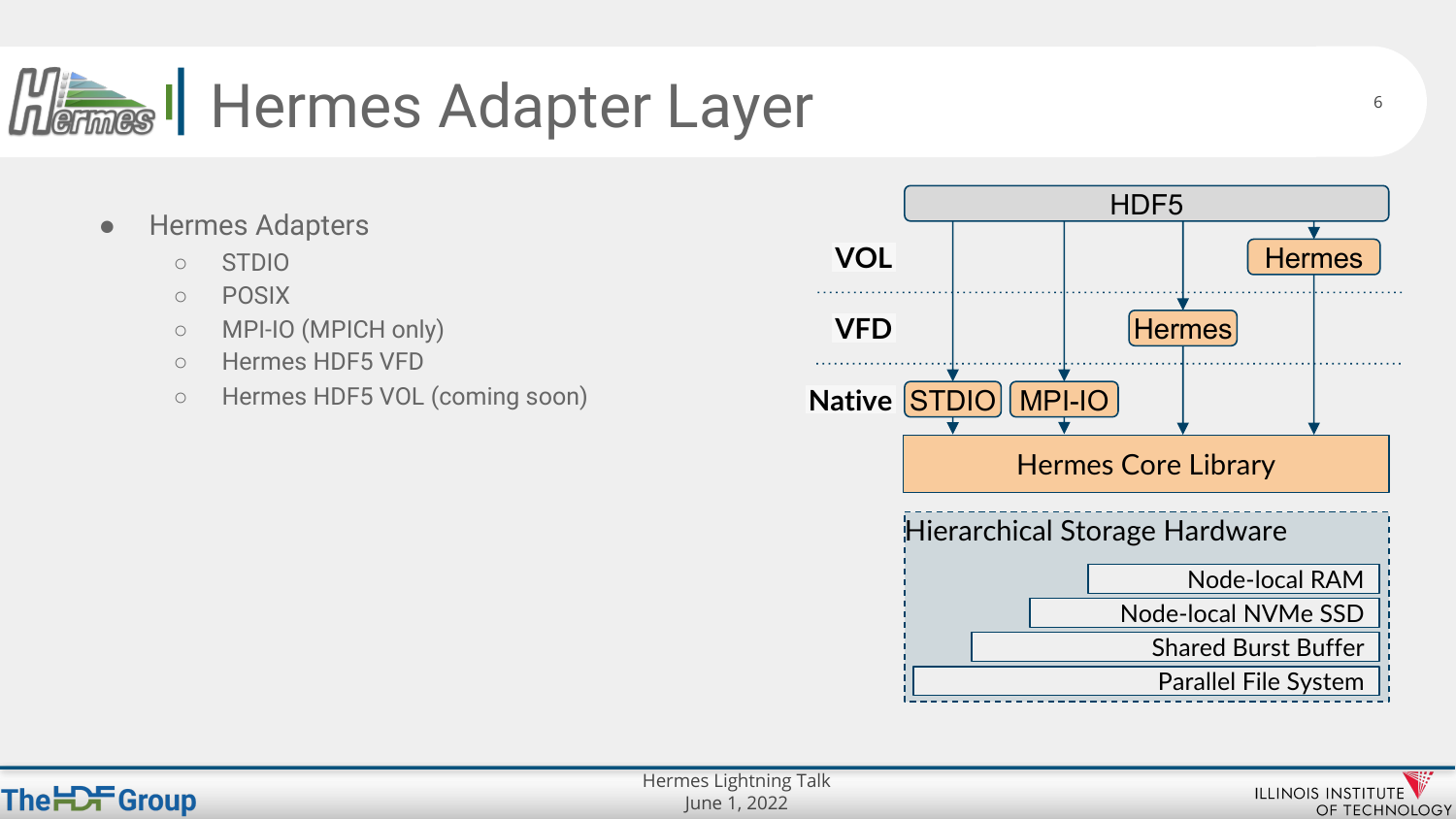

- Write new code with complete control of hierarchical buffering.
- Can add and remove hardware resources by changing the configuration file.
- Simple API
	- Put
	- Get
	- Delete

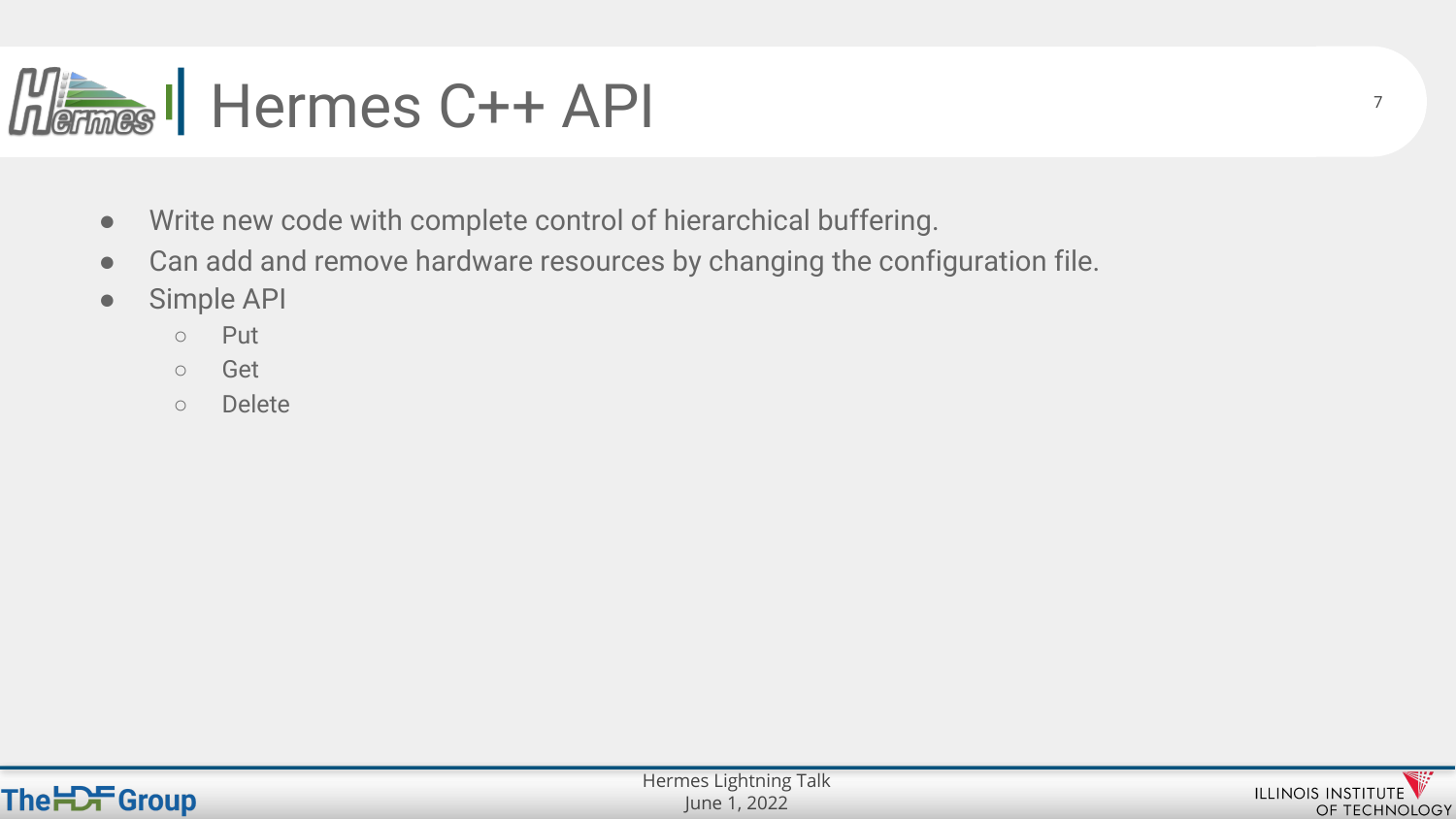

- Currently in Beta.
- Monthly release schedule
	- Alternating bug-fix releases with feature releases
- Feature complete this month.
- Applications and scalability testing over the Summer.
- Version 1.0 in October.
- Github repo: https://github.com/HDFGroup/hermes
- Getting started guide: https://github.com/HDFGroup/hermes/wiki/1 Getting-Started